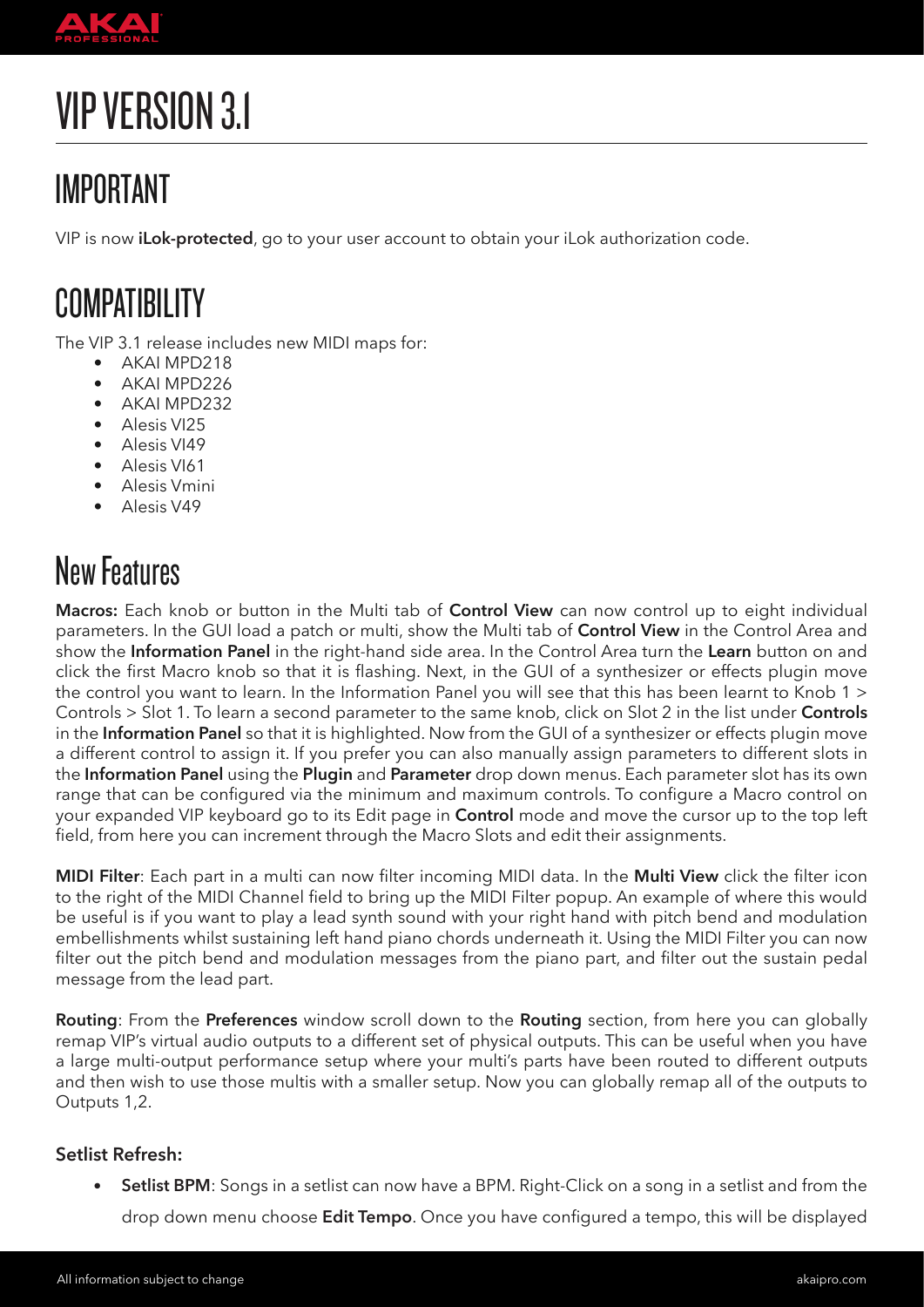

on the hardware UI in the Setlist view. Loading a song with BPM will set VIP's tempo.

- Setlists are now labelled by song index rather than program change number.
- In Setlist view when the current song is a Patch, clicking **Save** from **Multi View** will create a new Multi and update the setlist entry accordingly.
- Setlist control options have been moved from **Preferences** into the main **Setlist** panel under the Control Options drop down menu.
- Minor tweaks to the UI to improve the look and feel.

**Velocity Ranges**: You can now configure parts in a Multi to have different velocity ranges. Use the Velocity **Start** and **End** fields in **Multi View** to assign a velocity range to a part.

**Replace Patch**: You can now save the edits you have made to an existing patch using the **Replace Patch**  option. In the **Patch Browser**, Right-Click on the current patch and choose **Replace Patch**.

**Mackie Control Support**: The standalone VIP application now supports control of Level, Pan, Mute, Solo and Part Selection via the Mackie Control protocol.

Go to VIP's **Audio / MIDI Settings**, enable the input of your Mackie Control surface and set the **Mackie Control Input** and **Output** fields to your Mackie Control MIDI device.

#### **Improvements**

- Pads now send Note Off messages correctly when Sustain is on
- Muting and unmuting Multi slots will no longer cause pops
- Plugin Control knobs are no longer set to 0 when changing setlist slots with **Setlist Control Edit**  enabled
- **Program Change MIDI Filter**: If **Smooth Preset Transitions** does not work when changing songs via Program Change messages in a Setlist context, filter out Program Change messages from patches and save them as a Multi
- Control View button modes now persist when switching banks
- Control View button values now refresh correctly when switching banks
- Duplicating items in VIP now uses the Alt/Option modifier
- Individual patches now import correctly in Logic Pro X when importing manually
- Enabling **Learn** in the Plugin tab of **Control View** will no longer pop out the plugin UI
- Setlist navigation improvements when using VIP with an expanded keyboard
- Better readability in Setlist view for live situations
- Larger CPU meter for better visual feedback in live situations
- Control mode labels on the hardware UI are now in keeping with the GUI
- Graphical improvements when hiding mixer components in **Multi View**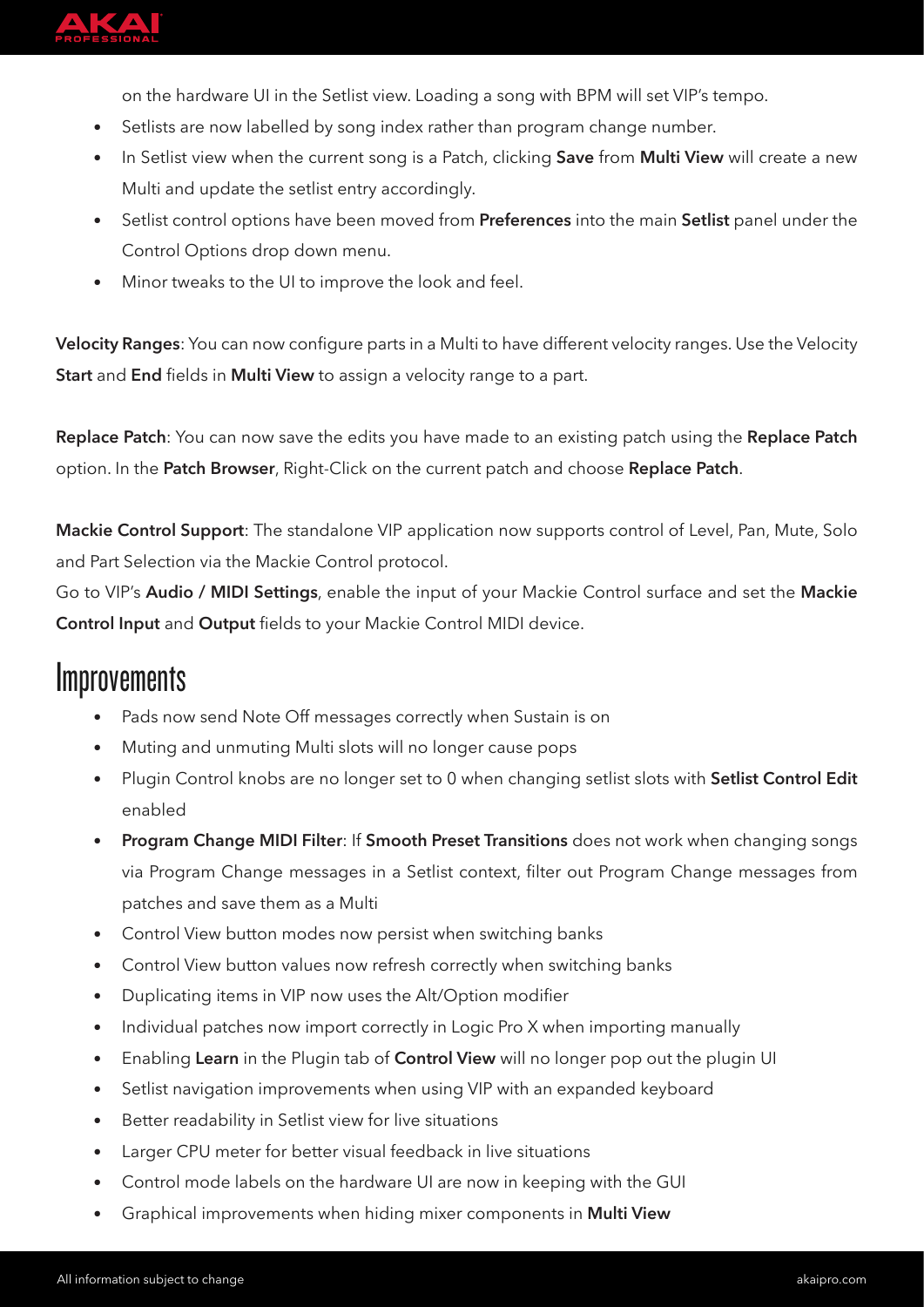

• Graphical improvements for minimum resolution displays

"MACKIE" is a registered trademark of LOUD Audio, LLC.